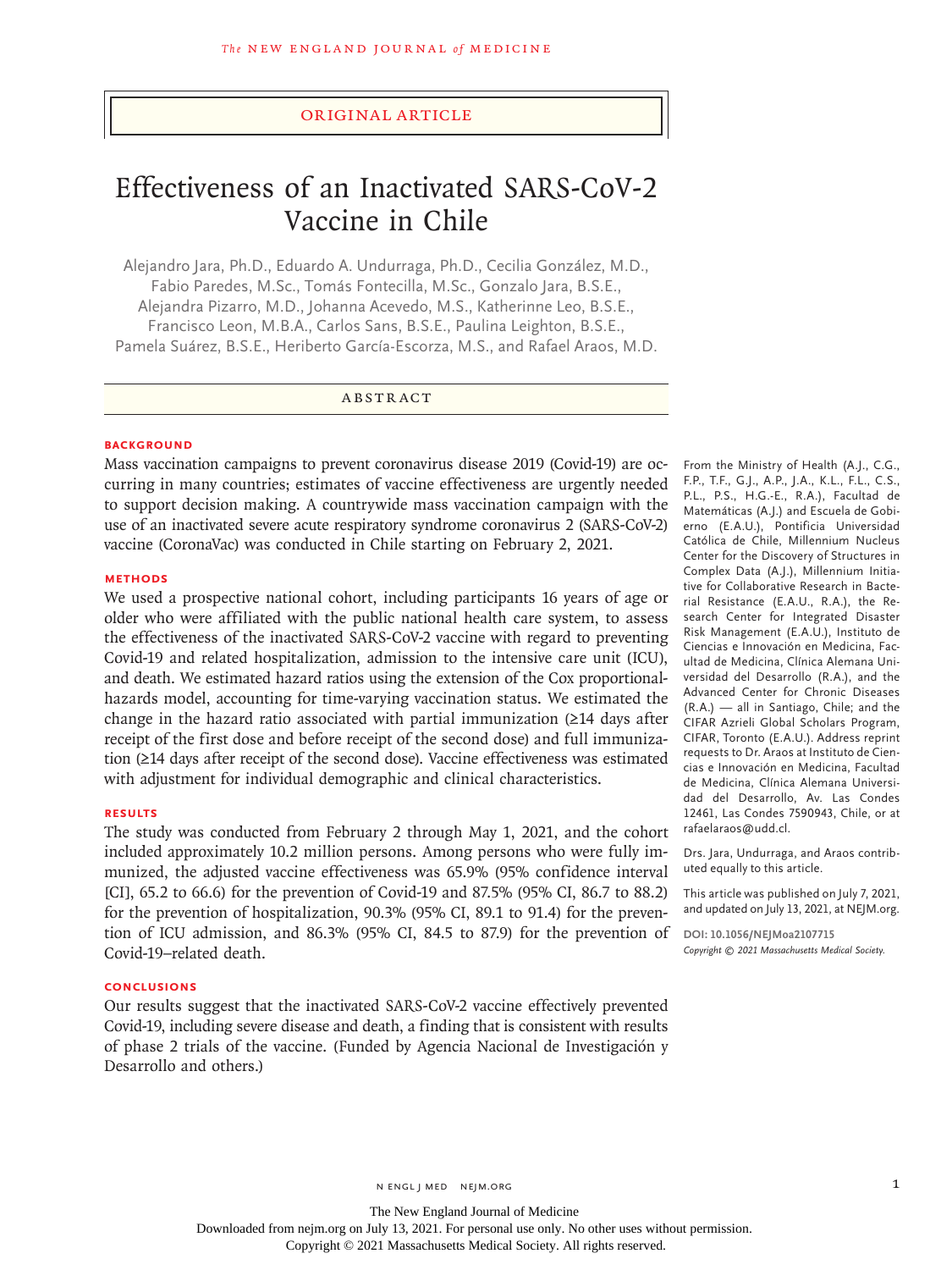HE CORONAVIRUS DISEASE 2019 (COVID-19)<br>pandemic has imposed an enormous dis-<br>ease burden worldwide, with more than<br>159 million cases and approximately 3.3 million pandemic has imposed an enormous disease burden worldwide, with more than 159 million cases and approximately 3.3 million deaths reported as of May  $10$ ,  $2021$ .<sup>1</sup> Covid-19 is caused by severe acute respiratory syndrome coronavirus 2 (SARS-CoV-2) infection, and the severity ranges from mild symptoms to life-threatening disease.2 Older age and underlying conditions substantially increase the case fatality rate.<sup>3,4</sup> Nonpharmaceutical interventions, such as social distancing, face masks, and contact tracing, have so far been the mainstay of health policy strategies to reduce viral spread and limit demands on health care.<sup>5,6</sup> New Covid-19 vaccines are beginning to change this situation. On December 2, 2020, the first vaccine tested in a large, randomized clinical trial was approved in the United Kingdom,7,8 although some countries began vaccinations before clinical results were available. Several effective vaccines against Covid-19 have been developed and approved in record time, $8-12$ and numerous new vaccines are in the final stages of clinical trials.13

Mass vaccination campaigns to prevent Covid-19 are now occurring in many countries.<sup>14</sup> Preliminary results of the effectiveness of other Covid-19 vaccines across different populations have been published, including studies at the national level in Israel<sup>15</sup> and Scotland<sup>16</sup> and studies involving essential frontline workers at specific locations in the United States.17-19 Estimates of vaccine effectiveness in the prevention of Covid-19 are essential because they reflect realworld challenges, such as logistics, cold chains, vaccination schedules, and follow-up, and also involve more diverse populations than those selected in randomized clinical trials, such as older or immunocompromised persons or those with coexisting conditions. Despite being the standard for assessing vaccine efficacy, phase 3 clinical trials have some limitations, such as restrictive inclusion criteria and implementation under strict experimental conditions that may not resemble a mass vaccination rollout.<sup>20</sup> Thus, large observational studies to estimate the effectiveness of new vaccines in real-world settings are an essential complement to randomized, controlled trials.21

Existing vaccine-effectiveness estimates have focused on the BNT162b2 messenger RNA (mRNA) vaccine (Pfizer–BioNTech), the ChAdOx1 nCoV-19 vaccine (Oxford–AstraZeneca), and the mRNA-1273 vaccine (Moderna).<sup>15-19</sup> Several countries are conducting vaccination campaigns with the use of an inactivated SARS-CoV-2 vaccine (CoronaVac) amid a record surge of Covid-19 cases worldwide.1,13 A total of 22 primarily lowand middle-income countries have approved the CoronaVac vaccine for emergency use. Despite its global importance, limited evidence is available on the efficacy or effectiveness of this vaccine.

Phase 1–2 trials of the CoronaVac vaccine<sup>22</sup> were carried out in China among participants 18 to 59 years of age $23$  and in participants 60 years of age or older.<sup>24</sup> The findings suggested that the vaccine was safe and immunogenic in most patients 14 days after receipt of the second dose. Phase 3 clinical trials are taking place in Brazil, Chile, Indonesia, and Turkey (ClinicalTrials .gov numbers, [NCT04456595,](http://clinicaltrials.gov/show/NCT04456595) [NCT04651790](http://clinicaltrials.gov/show/NCT04651790), [NCT04508075](http://clinicaltrials.gov/show/NCT04508075), and [NCT04582344](http://clinicaltrials.gov/show/NCT04582344), respectively). Efficacy results from these trials have not yet been published, but reported efficacy estimates from the manufacturers with regard to mild Covid-19 have varied substantially among the sites: 50.7% (95% confidence interval [CI], 35.6 to 62.2) in Brazil, 65.3% in Indonesia, and 83.5% (95% CI, 65.4 to 92.1) in Turkey.25-28 In addition, preliminary estimates from an observational study involving vaccinated health care workers (from a preprint server) suggested that at least one dose of the CoronaVac vaccine was 49.6% (95% CI, 11.3 to 71.4) effective against Covid-19 in Manaus, Brazil, a location where the P.1 (or gamma) variant, which is considered to be a variant of concern by the Centers for Disease Control and Prevention, $29$  is predominant (occurred in approximately 75% of the test results).<sup>30</sup> No estimates of the effectiveness of the CoronaVac vaccine with regard to preventing Covid-19 in the general population or in persons who have received full vaccination are publicly available.

On February 2, 2021, Chile began a mass vaccination campaign with the CoronaVac vaccine (Section S1 in the Supplementary Appendix, available with the full text of this article at NEJM.org).31 The Public Health Institute of Chile approved the CoronaVac vaccine for emergency use on January 20, 2021; the vaccine is to be administered in a two-dose schedule, with doses separated by 28 days. The vaccination campaign prioritized older adults, beginning at 90 years of age or older; frontline health care workers; and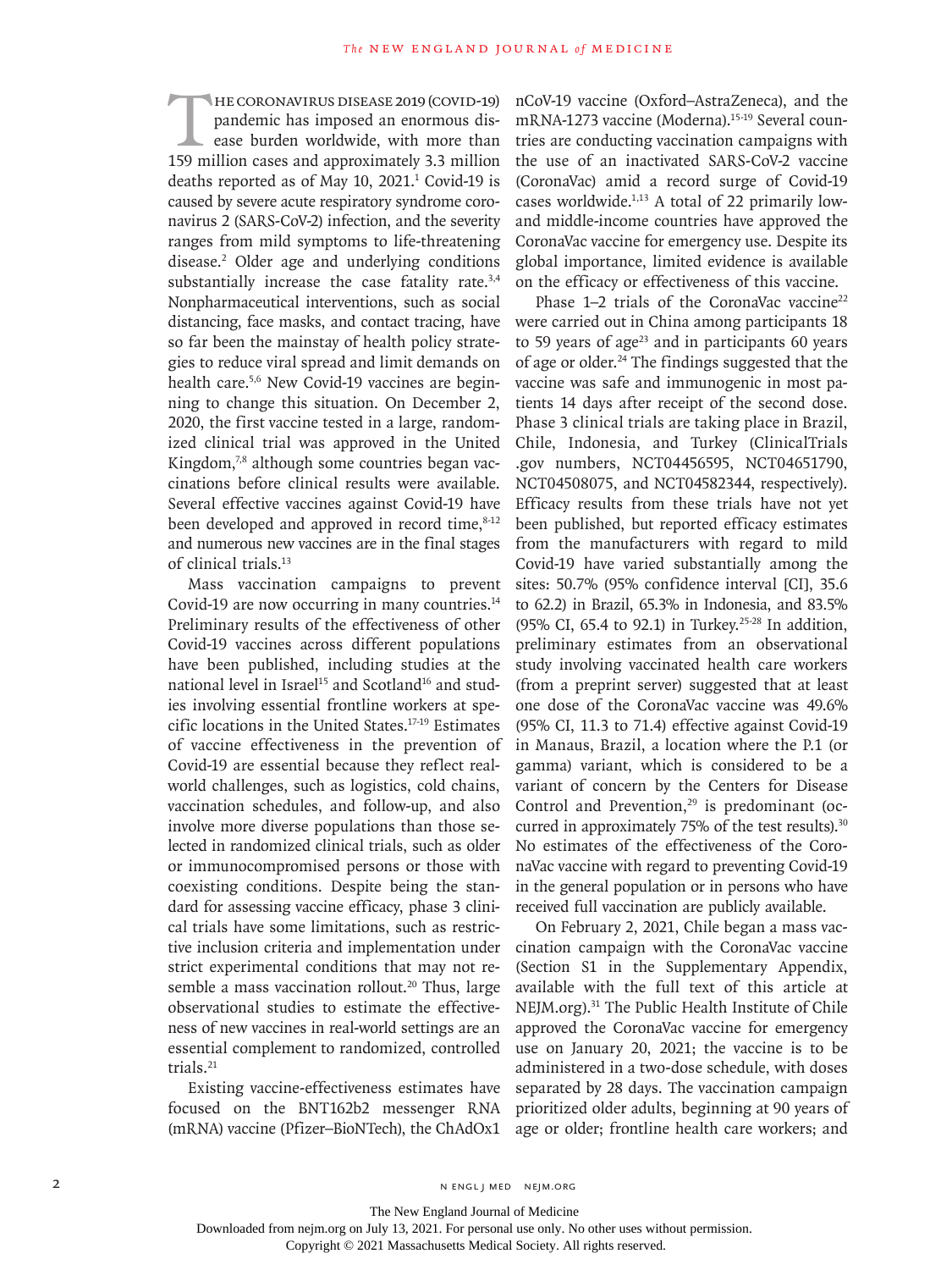persons with underlying conditions. The government relied on the existing health care infrastructure to roll the vaccines out to the eligible population where they lived. Vaccination rollout was organized by means of a publicly available national schedule that assigned specific dates to eligible groups. Eligible persons needed to show up at the nearest vaccination site with their identification; they did not need to make an appointment (Figs. S3 and S4). A national immunization registry keeps track of the vaccination schedules. As of May 10, 2021, the Ministry of Health has administered 13.98 million doses of the Corona-Vac vaccine (7.62 million first doses and 6.36 million second doses).<sup>32</sup> Vaccine introduction and scale-up of the campaign occurred during a period with the highest incidence rates of Covid-19 since the beginning of the pandemic in Chile.

We used a rich administrative observational data set to provide estimates of the effectiveness of the CoronaVac vaccine in preventing Covid-19 and related hospitalization, admission to the intensive care unit (ICU), and death in the Chilean population. We estimated the effectiveness of the administration of one vaccine dose and of two doses (the complete schedule), with adjustment for relevant demographic and clinical confounders of the association between vaccination and Covid-19 outcomes. We conducted robustness checks to test whether vaccine effectiveness would be affected by differences in health care access between the vaccinated and unvaccinated groups, and we provide vaccine-effectiveness estimates among persons 16 to 59 years of age and among those 60 years of age or older.

#### **METHODS**

#### **Study Population and Design**

We used a prospective observational cohort at the national level. The study cohort included participants 16 years of age or older who were affiliated with Fondo Nacional de Salud (FONASA), the national public health insurance program, which includes approximately 80% of the Chilean population. A detailed description of the vaccination campaign is provided in the Supplementary Appendix. Eligibility criteria included an age of 16 years or more, affiliation with FONASA, and receipt of at least one dose of the CoronaVac vaccine between February 2 and May 1, 2021, or no receipt of any Covid-19 vaccination. We excluded participants with a probable or confirmed SARS-CoV-2 infection, as assessed by reversetranscriptase–polymerase-chain-reaction (RT-PCR) assay or antigen testing, on or before February 2, 2021, and persons who had received at least one dose of the BNT162b2 vaccine. We did not focus on the effectiveness of the BNT162b2 vaccine because these estimates have been provided elsewhere.15,17 We focused on the results regarding the CoronaVac vaccine because they are the mainstay of the vaccination strategy in Chile. However, we provide estimates of the effectiveness of the BNT162b2 vaccine in the Supplementary Appendix as a validation of the procedures used here.

All persons 16 years of age or older are eligible to receive the vaccine, according to the national vaccination schedule. We classified participants into three groups: those who were not vaccinated, those who were partially immunized (≥14 days after receipt of the first vaccine dose and before receipt of the second dose), and those who were fully immunized (≥14 days after receipt of the second dose).

The study team was entirely responsible for the design of the study and for the collection and analysis of the data. The authors vouch for the accuracy and completeness of the data. The first, second, and last authors wrote the first draft of the manuscript.

#### **Outcomes and Covariates**

We estimated vaccine effectiveness using four primary outcomes: laboratory-confirmed Covid-19, hospitalization for Covid-19, admission to the ICU for Covid-19, and Covid-19–related death. For all the outcomes, we considered the time from the beginning of follow-up (February 2, 2021) to the onset of symptoms as the end point. Vaccine-effectiveness estimates regarding Covid-19 cases included the more severe outcomes. All suspected cases of Covid-19 in Chile are notified to health authorities by means of an online platform and are confirmed by laboratory testing. In our study, cases of Covid-19 and related deaths were those in persons with laboratory-confirmed infection, which corresponds to code U07.1 in the *International Classification of Diseases, 10th Revision*.

We controlled for several patient characteristics that could confound the association between vaccination and outcomes, including age, sex, region of residence, income, nationality, and

The New England Journal of Medicine

Downloaded from nejm.org on July 13, 2021. For personal use only. No other uses without permission.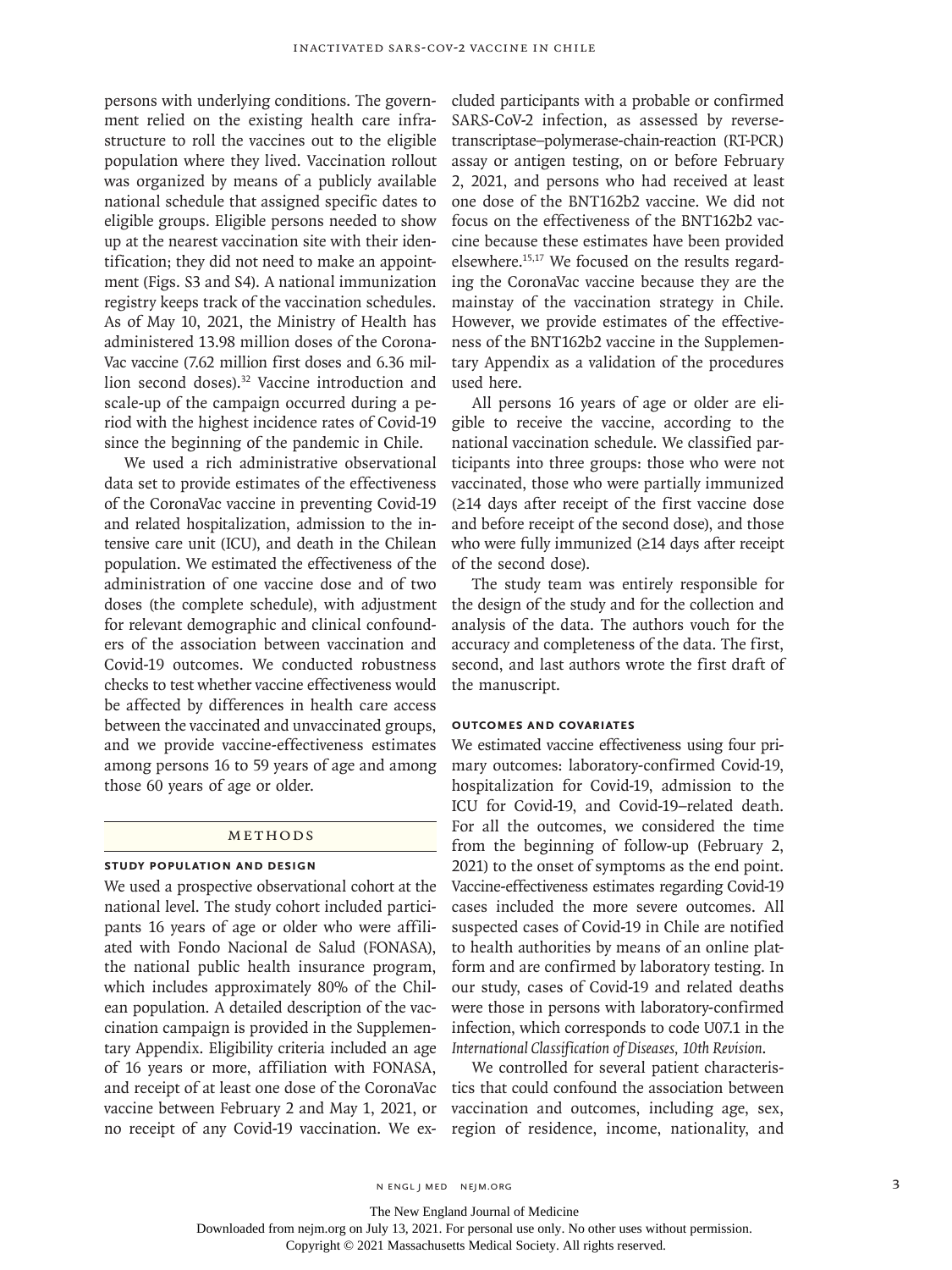

#### **Figure 1. Study Participants and Cohort Eligibility.**

Participants were at least 16 years of age, were affiliated with Fondo Nacional de Salud (FONASA; the national public health care system in Chile), and either had received at least one dose of the CoronaVac vaccine between February 2 and May 1, 2021, or had not received any vaccination. We excluded persons who had probable or confirmed coronavirus disease 2019 (Covid-19) according to reverse-transcriptase–polymerase-chain-reaction assay for severe acute respiratory syndrome coronavirus 2 and all persons who had been immunized with the BNT162b2 vaccine.

> whether the patient had underlying conditions that have been associated with severe Covid-19. These conditions included chronic kidney disease, diabetes, cardiovascular disease, stroke, chronic obstructive pulmonary disease, hematologic disease, autoimmune disease, human immunodeficiency virus infection, and Alzheimer's disease and other dementias.4,33-35

# **Statistical Analysis**

Our analysis was broadly based on the analytic methods of Thompson et al. $^{17}$  for estimating vaccine effectiveness in the United States. We determined vaccine effectiveness by estimating the hazard ratio between the vaccinated and unvaccinated groups. On the basis of the observed information regarding the time to symptom onset from February 2, 2021, we estimated hazard ratios using the extension of the Cox proportionalhazards model, which allowed us to account for a time-varying vaccination status of the persons in the study. We evaluated the robustness of the model assumptions by fitting a stratified version of the extended Cox proportional-hazards model using the available predictors. Inference was based on a partial likelihood approach (Section S2).<sup>17</sup> We estimated the change in the hazard associated with partial immunization and full immunization, and both time-to-event analyses were performed separately. Because the immunity status induced by the CoronaVac vaccine is unknown during the 13 days between vaccine administration and partial or full immunization, those periods were excluded from the at-risk person-time in our analyses.17

We estimated the vaccine effectiveness as 1 minus the corresponding hazard ratio, obtained from a model including the previously described covariates, which was expressed as a percentage. We also provide the results with adjustment for the effect of sex and age only. To evaluate whether our effectiveness results were affected by potentially different access to health care between vaccinated persons and unvaccinated persons and according to the age distribution, we performed subgroup analyses involving the subgroup of persons with access to RT-PCR or antigen testing for SARS-CoV-2 and subgroups of persons 60 years of age or older and persons 16 to 59 years of age. Statistical analyses were conducted with the use of the survival package of R software, version 4.0.5.<sup>36,37</sup>

# **RESULTS**

**Study Population and Vaccination Rollout** Figure 1 shows the flow diagram of the study cohort. Of the 11,820,292 persons 16 years of age or older who were affiliated with FONASA, 10,187,720 were eligible for inclusion in the study. Table 1 shows the descriptive statistics for the approximately 10.2 million participants included in the study cohort. There were significant differences according to geographic region, sex, age, income group, nationality, and presence of underlying medical conditions, both in the incidence of Covid-19 and according to vaccination status (unvaccinated, vaccinated with only one dose, or vaccinated with two doses). Laboratory confirmation of infection was by RT-PCR assay in 98.1% of the cases and by antigen testing in 1.9%. Figure 2A shows the rapid rollout of the vaccination campaign, which started on February 2, 2021. Details of the vaccination campaign are provided in Section S1 and Figures S5 through S8. Figure 2B shows the crude cumulative incidence of Covid-19 during the study period among persons who had

The New England Journal of Medicine

Downloaded from nejm.org on July 13, 2021. For personal use only. No other uses without permission.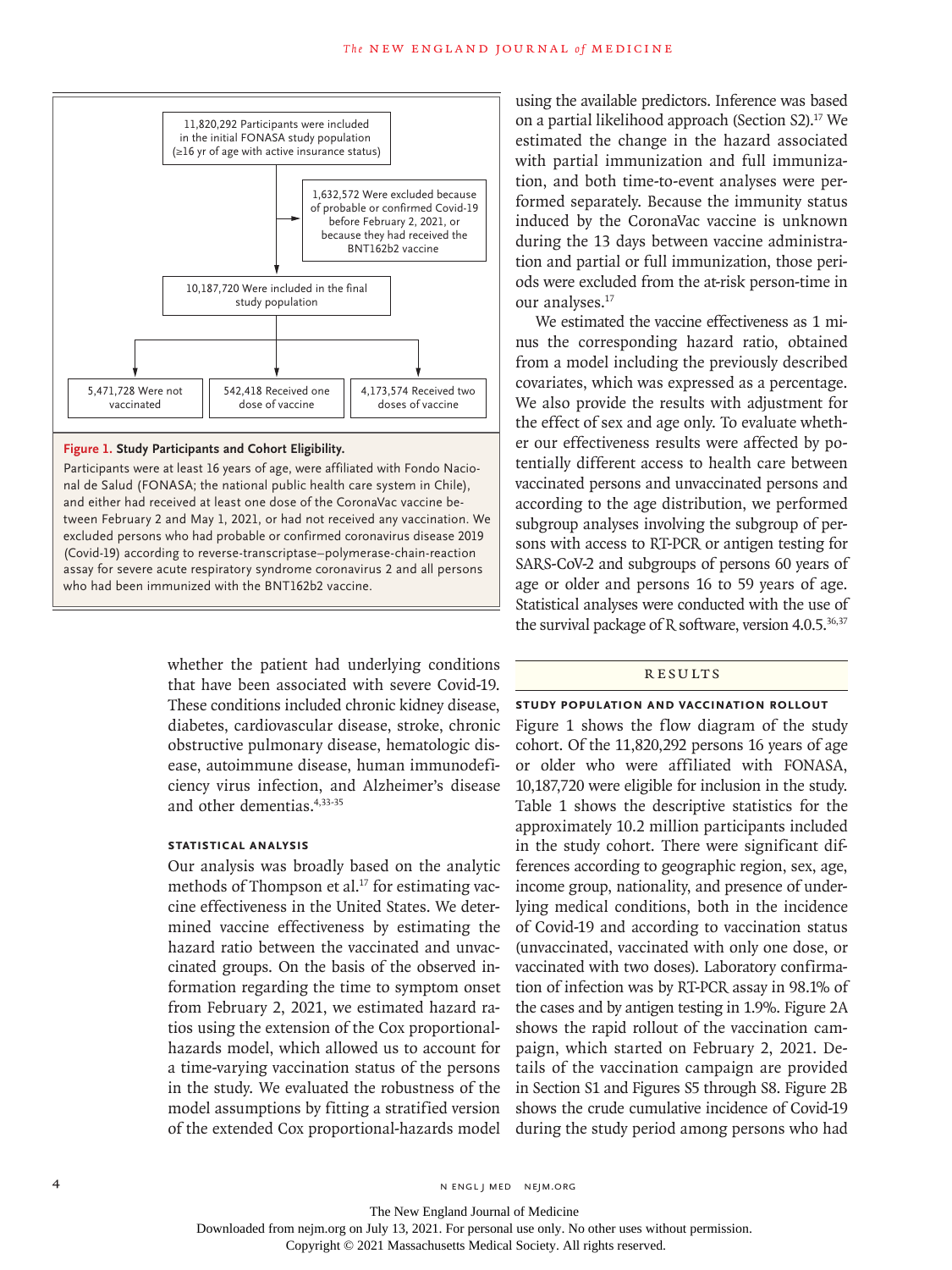| Table 1. Characteristics of the Study Cohort, Overal                                                                                                                                                                                                                                                                                                                                                                                                                    |                        |                |                          |      |          | I and Those with Laboratory-Confirmed Covid-19, According to Vaccination Status.* |      |                                     |                  |                                                                                                                                        |      |          |
|-------------------------------------------------------------------------------------------------------------------------------------------------------------------------------------------------------------------------------------------------------------------------------------------------------------------------------------------------------------------------------------------------------------------------------------------------------------------------|------------------------|----------------|--------------------------|------|----------|-----------------------------------------------------------------------------------|------|-------------------------------------|------------------|----------------------------------------------------------------------------------------------------------------------------------------|------|----------|
| Characteristic                                                                                                                                                                                                                                                                                                                                                                                                                                                          | Participants<br>Cohort |                | Persons with<br>Covid-19 |      | P Value  | Unvaccinated<br>Persons                                                           |      | Persons Vaccinated<br>with One Dose |                  | Persons Vaccinated<br>with Two Doses                                                                                                   |      | P Value  |
|                                                                                                                                                                                                                                                                                                                                                                                                                                                                         | no.                    | $\%$           | no.                      | $\%$ |          | no.                                                                               | $\%$ | no.                                 | $\%$             | no.                                                                                                                                    | $\%$ |          |
| Total                                                                                                                                                                                                                                                                                                                                                                                                                                                                   | 10,187,720             | 100            | 248,645                  | 2.4  |          | 5,471,728                                                                         | 53.7 | 542,418                             | 5.3              | 4,173,574                                                                                                                              | 41.0 |          |
| Sex                                                                                                                                                                                                                                                                                                                                                                                                                                                                     |                        |                |                          |      |          |                                                                                   |      |                                     |                  |                                                                                                                                        |      | $-0.001$ |
| Female                                                                                                                                                                                                                                                                                                                                                                                                                                                                  | 5,469,202              | 54.0           | 35,311                   | 2.5  | 0.001    | 2,775,436                                                                         | 50.8 | 272,044                             | 5.0              | 2,421,722                                                                                                                              | 44.3 |          |
| Male                                                                                                                                                                                                                                                                                                                                                                                                                                                                    | 4,718,518              | 46.0           | 13,334                   | 2.4  |          | 2,696,292                                                                         | 57.1 | 270,374                             | 5.7              | 1,751,852                                                                                                                              | 37.1 |          |
| Age group                                                                                                                                                                                                                                                                                                                                                                                                                                                               |                        |                |                          |      |          |                                                                                   |      |                                     |                  |                                                                                                                                        |      | $-0.001$ |
| $16-19$ yr                                                                                                                                                                                                                                                                                                                                                                                                                                                              | 708,676                | 7.0            | 14,871                   | 2.1  | $-0.001$ | 670,451                                                                           | 94.6 | 8,192                               | 1.2              | 30,033                                                                                                                                 | 4.2  |          |
| $20 - 29$ yr                                                                                                                                                                                                                                                                                                                                                                                                                                                            | 2,017,676              | 20.0           | 59,645                   | 3.0  |          | 1,655,595                                                                         | 82.1 | 55,854                              | 2.8              | 306,227                                                                                                                                | 15.2 |          |
| $30 - 39$ yr                                                                                                                                                                                                                                                                                                                                                                                                                                                            | 1,867,491              | 18.0           | 54,480                   | 2.9  |          | 1,446,544                                                                         | 77.5 | 59,166                              | 3.1              | 361,781                                                                                                                                | 19.4 |          |
| 40-49 уг                                                                                                                                                                                                                                                                                                                                                                                                                                                                | 1,423,770              | 14.0           | 39,993                   | 2.8  |          | 851,622                                                                           | 59.8 | 165,487                             | 11.6             | 406,661                                                                                                                                | 28.6 |          |
| $50-59$ yr                                                                                                                                                                                                                                                                                                                                                                                                                                                              | 1,457,564              | 14.0           | 37,539                   | 2.6  |          | 434,694                                                                           | 29.8 | 184,268                             | 12.6             | 838,602                                                                                                                                | 57.5 |          |
| $50 - 69$ yr                                                                                                                                                                                                                                                                                                                                                                                                                                                            | 1,365,940              | 13.0           | 23,669                   | 1.7  |          | 221,738                                                                           | 16.2 | 41,693                              | 3.1              | 1,102,509                                                                                                                              | 80.7 |          |
| $70 - 79$ yr                                                                                                                                                                                                                                                                                                                                                                                                                                                            | 870,082                | 8.5            | 11,778                   | 1.4  |          | 111,592                                                                           | 12.8 | 16,412                              | $\overline{1.9}$ | 742,078                                                                                                                                | 85.3 |          |
| $>80$ yr                                                                                                                                                                                                                                                                                                                                                                                                                                                                | 476,521                | 4.7            | 6,670                    | 1.4  |          | 79,492                                                                            | 16.7 | 11,346                              | 2.4              | 385,683                                                                                                                                | 80.9 |          |
| conditions;<br>No. of coexisting                                                                                                                                                                                                                                                                                                                                                                                                                                        |                        |                |                          |      |          |                                                                                   |      |                                     |                  |                                                                                                                                        |      | $-0.001$ |
| $\circ$                                                                                                                                                                                                                                                                                                                                                                                                                                                                 | 6,880,426              | 68.0           | 68,401                   | 2.4  | 0.04     | 4,447,684                                                                         | 64.6 | 394,030                             | 5.7              | 2,038,712                                                                                                                              | 29.6 |          |
| $\overline{\lambda}$                                                                                                                                                                                                                                                                                                                                                                                                                                                    | 3,307,294              | 32.0           | 80,244                   | 2.4  |          | 1,024,044                                                                         | 31.0 | 148,388                             | 4.5              | 2,134,862                                                                                                                              | 64.6 | 0.001    |
| Nationality                                                                                                                                                                                                                                                                                                                                                                                                                                                             |                        |                |                          |      |          |                                                                                   |      |                                     |                  |                                                                                                                                        |      |          |
| Chilean                                                                                                                                                                                                                                                                                                                                                                                                                                                                 | 9,497,058              | 93.2           | 233,572                  | 2.5  | $-0.001$ | 4,913,208                                                                         | 51.7 | 513,604                             | 5.4              | 4,070,246                                                                                                                              | 42.9 |          |
| Non-Chilean                                                                                                                                                                                                                                                                                                                                                                                                                                                             | 690,662                | $\infty$<br>نی | 15,073                   | 2.2  |          | 558,520                                                                           | 80.9 | 28,814                              | 4.2              | 103,328                                                                                                                                |      |          |
| † Coexisting conditions included chronic kidney disease, diabetes, cardiovascular disease (hypertension or myocardial infarction), stroke, chronic obstructive pulmonary disease, hemato-<br>* The study cohort included eligible persons who were affiliated with Fondo Nacional de Salud, the national public health insurance program, which collects, manages, and distributes<br>funds for the public health care system in Chile. Th<br>coronavirus disease 2019. |                        |                |                          |      |          |                                                                                   |      |                                     |                  | e model also included individual-level income and location (16 regions). Additional details are provided in Table S1. Covid-19 denotes |      |          |
| logic disease (lymphoma, leukemia, or myeloma), autoimmune disease (rheumatoid arthritis, juvenile idiopathic arthritis, or systemic lupus erythematosus), human immunodeficiency                                                                                                                                                                                                                                                                                       |                        |                |                          |      |          |                                                                                   |      |                                     |                  |                                                                                                                                        |      |          |

n engl j med nejm.org

The New England Journal of Medicine

Downloaded from nejm.org on July 13, 2021. For personal use only. No other uses without permission.

Copyright © 2021 Massachusetts Medical Society. All rights reserved.

5

virus infection, and Alzheimer's disease and other dementias.

# Inactivated SARS-CoV-2 Vaccine in Chile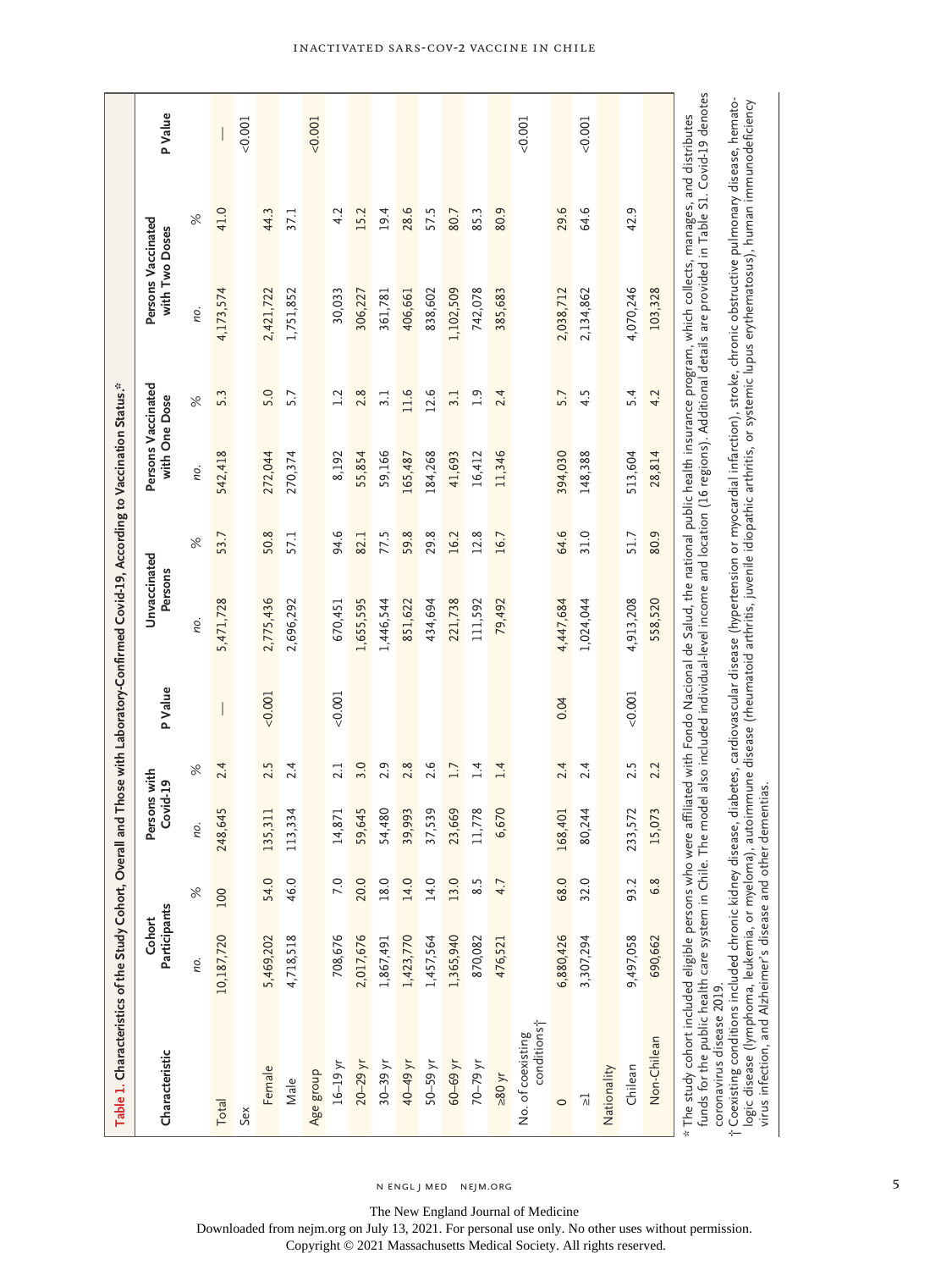

# **Figure 2. Vaccination Rollout and Crude Cumulative Incidence of Covid-19 in the Study Cohort.**

Panel A shows the pace and coverage of the vaccination program among persons who received both doses of vaccine (first and second doses shown separately) or only one dose during the study period (February 2 through May 1, 2021). Panel B shows the crude cumulative incidence of Covid-19 during the study period among unvaccinated persons, among persons who had received only one dose of vaccine, and among persons who had received both doses of vaccine. The relatively high cumulative incidence of Covid-19 in the one-dose group should be interpreted with caution. As shown in Panel A, this group initiated vaccination approximately 40 days after the beginning of the vaccination campaign on February 2, 2021. Therefore, the incidence curve includes all cases that occurred from before vaccination up to 13 days after receipt of the first dose. Shading on the

received one or two doses of vaccine or were unvaccinated.

### **Vaccine Effectiveness**

There were approximately 615 million person-days in the unvaccinated group, 70 million person-days in the partially immunized group, and 92 million person-days in the fully immunized group during the study period (Table 2). We documented 218,784 cases of Covid-19, as well as 22,866 hospitalizations, 7873 ICU admissions, and 4042 deaths.

We estimated that the vaccine effectiveness among partially immunized persons (14 to 28 days after receipt of the first dose) was 15.5% (95% CI, 14.2 to 16.8) for the prevention of Covid-19 and 37.4% (95% CI, 34.9 to 39.9) for the prevention of hospitalization, 44.7% (95% CI, 40.8 to 48.3) for the prevention of admission to the ICU, and 45.7% (95% CI, 40.9 to 50.2) for the prevention of Covid-19–related death. In the fully immunized group, the estimated adjusted vaccine effectiveness was 65.9% (95% CI, 65.2 to 66.6) for the prevention of Covid-19 and 87.5% (95% CI, 86.7 to 88.2) for the prevention of hospitalization, 90.3% (95% CI, 89.1 to 91.4) for the prevention of ICU admission, and 86.3% (95% CI, 84.5 to 87.9) for the prevention of Covid-19–related death (Table 2). The vaccine-effectiveness estimates in the stratified model were consistent with these results.

We estimated that the adjusted vaccine effectiveness in the subgroup of fully immunized persons 60 years of age or older was 66.6% (95% CI, 65.4 to 67.8) for the prevention of Covid-19 and 85.3% (95% CI, 84.3 to 86.3) for the prevention of hospitalization, 89.2% (95% CI, 87.6 to 90.6) for the prevention of ICU admission, and 86.5% (95% CI, 84.6 to 88.1) for the prevention of Covid-19–related death (Table 3). Vaccine-effectiveness estimates among persons 16 to 59 years of age are provided in Table S3.

To address a potential concern that the observed vaccine effectiveness may have been driven by health care access, we conducted an analysis in the subgroup of persons who had undergone testing with an RT-PCR assay (98.1%) or antigen test (1.9%) during the analysis period. The results, conditional on whether testing was performed, showed larger effects for vaccination than when we included the complete cohort. Among fully

The New England Journal of Medicine Downloaded from nejm.org on July 13, 2021. For personal use only. No other uses without permission.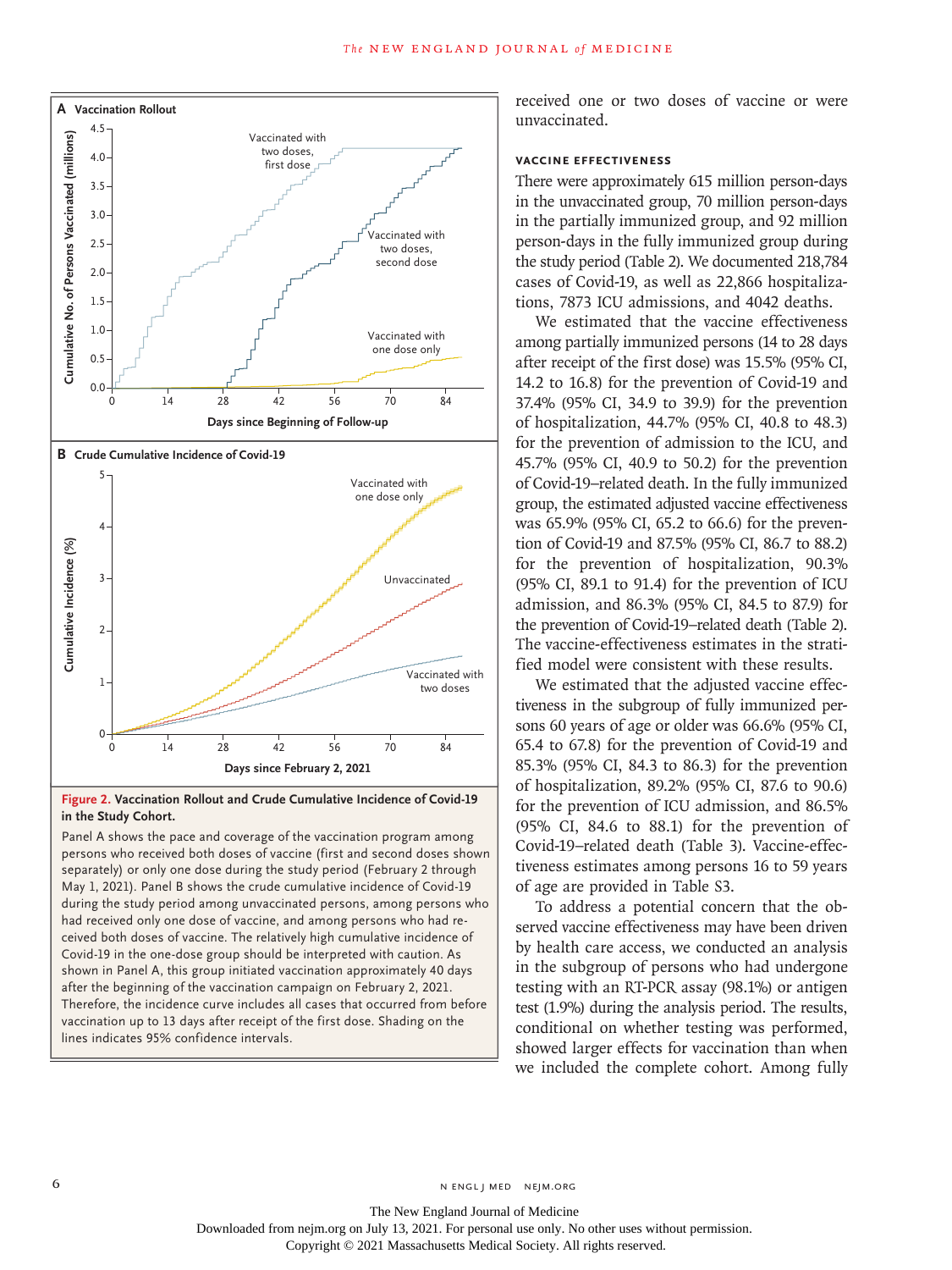| Table 2. Effectiveness of CoronaVac Vaccine in Preventing Covid-19 Outcomes in Overall Study Cohort, According to Immunization Status.* |                       |                       |                                    |                                         |                                                         |                         |  |  |  |
|-----------------------------------------------------------------------------------------------------------------------------------------|-----------------------|-----------------------|------------------------------------|-----------------------------------------|---------------------------------------------------------|-------------------------|--|--|--|
| Outcome and<br><b>Immunization Status</b>                                                                                               | <b>Study Cohort</b>   | Persons with Covid-19 |                                    | Vaccine Effectiveness (95% CI)          |                                                         |                         |  |  |  |
|                                                                                                                                         | No. of<br>Person-Days | No. of<br>Persons     | Incidence<br>Rate                  | Analysis<br>Adjusted for<br>Sex and Age | Analysis<br>Adjusted for<br>All Covariates <sup>+</sup> | Stratified<br>Analysis: |  |  |  |
|                                                                                                                                         |                       |                       | no. of events/<br>1000 person-days |                                         | percent                                                 |                         |  |  |  |
| Covid-19                                                                                                                                |                       |                       |                                    |                                         |                                                         |                         |  |  |  |
| Unvaccinated                                                                                                                            | 614,868,240           | 185,633               | 0.3019                             |                                         |                                                         |                         |  |  |  |
| Partially immunized                                                                                                                     | 69,788,352            | 20,865                | 0.2990                             | 8.0<br>$(6.5 - 9.4)$                    | 15.5<br>$(14.2 - 16.8)$                                 | 17.2<br>$(15.8 - 18.6)$ |  |  |  |
| Fully immunized                                                                                                                         | 91,671,797            | 12,286                | 0.1340                             | 61.2<br>$(60.3 - 62.0)$                 | 65.9<br>$(65.2 - 66.6)$                                 | 63.7<br>$(62.8 - 64.6)$ |  |  |  |
| Hospitalization                                                                                                                         |                       |                       |                                    |                                         |                                                         |                         |  |  |  |
| Unvaccinated                                                                                                                            | 620,894,706           | 18,034                | 0.0290                             |                                         |                                                         |                         |  |  |  |
| Partially immunized                                                                                                                     | 70,690,796            | 3,370                 | 0.0477                             | 31.4<br>$(28.6 - 34.0)$                 | 37.4<br>$(34.9 - 39.9)$                                 | 40.3<br>$(37.6 - 42.8)$ |  |  |  |
| Fully immunized                                                                                                                         | 92,445,333            | 1,462                 | 0.0158                             | 86.0<br>$(85.1 - 86.8)$                 | 87.5<br>$(86.7 - 88.2)$                                 | 86.5<br>$(85.6 - 87.4)$ |  |  |  |
| <b>Admission to ICU</b>                                                                                                                 |                       |                       |                                    |                                         |                                                         |                         |  |  |  |
| Unvaccinated                                                                                                                            | 621,226,431           | 6,359                 | 0.0102                             |                                         |                                                         |                         |  |  |  |
| Partially immunized                                                                                                                     | 70,836,597            | 1,154                 | 0.0163                             | 37.5<br>$(33.1 - 41.5)$                 | 44.7<br>$(40.8 - 48.3)$                                 | 45.3<br>$(41.2 - 49.2)$ |  |  |  |
| Fully immunized                                                                                                                         | 92,622,083            | 360                   | 0.0039                             | 88.8<br>$(87.4 - 90.0)$                 | 90.3<br>$(89.1 - 91.4)$                                 | 90.2<br>$(88.9 - 91.4)$ |  |  |  |
| Confirmed death                                                                                                                         |                       |                       |                                    |                                         |                                                         |                         |  |  |  |
| Unvaccinated                                                                                                                            | 621,426,477           | 2,786                 | 0.0045                             |                                         |                                                         |                         |  |  |  |
| Partially immunized                                                                                                                     | 70,854,187            | 847                   | 0.0120                             | 39.8<br>$(34.4 - 44.7)$                 | 45.7<br>$(40.9 - 50.2)$                                 | 46.0<br>$(40.7 - 50.8)$ |  |  |  |
| Fully immunized                                                                                                                         | 92,514,261            | 409                   | 0.0044                             | 84.4<br>$(82.4 - 86.2)$                 | 86.3<br>$(84.5 - 87.8)$                                 | 86.7<br>$(84.9 - 88.3)$ |  |  |  |

\* Participants were classified into three groups: those who were unvaccinated, those who were partially immunized (≥14 days after receipt of the first vaccine dose and before receipt of the second dose), and those who were fully immunized (≥14 days after receipt of the second dose). The 13 days between vaccine administration and partial or full immunization were excluded from the at-risk person-time. ICU denotes intensive care unit.

† The analysis was adjusted for age, sex, region of residence, income, nationality, and whether the patient had underlying conditions that have been associated with severe Covid-19.

‡ A stratified version of the extended Cox proportional-hazards model was fit to test the robustness of the estimates to model assumptions, with stratification according to age, sex, region of residence, income, nationality, and whether the patient had underlying conditions that have been associated with severe Covid-19.

immunized persons in this subgroup, the adjusted vaccine effectiveness was 72.9% (95% CI, 72.3 to 73.4) for the prevention of Covid-19 and 89.2% (95% CI, 88.5 to 89.8) for the prevention of hospitalization, 91.6% (95% CI, 90.5 to 92.5) for the prevention of ICU admission, and 87.8% (95% CI, 86.2 to 89.2) for the prevention of Covid-19–related death (Table S4).

#### Discussion

We provide estimates of the effectiveness of administration of the CoronaVac vaccine in a countrywide mass vaccination campaign for the prevention of laboratory-confirmed Covid-19 and related hospitalization, admission to the ICU, and death. Among fully immunized persons, the ad-

The New England Journal of Medicine

Downloaded from nejm.org on July 13, 2021. For personal use only. No other uses without permission.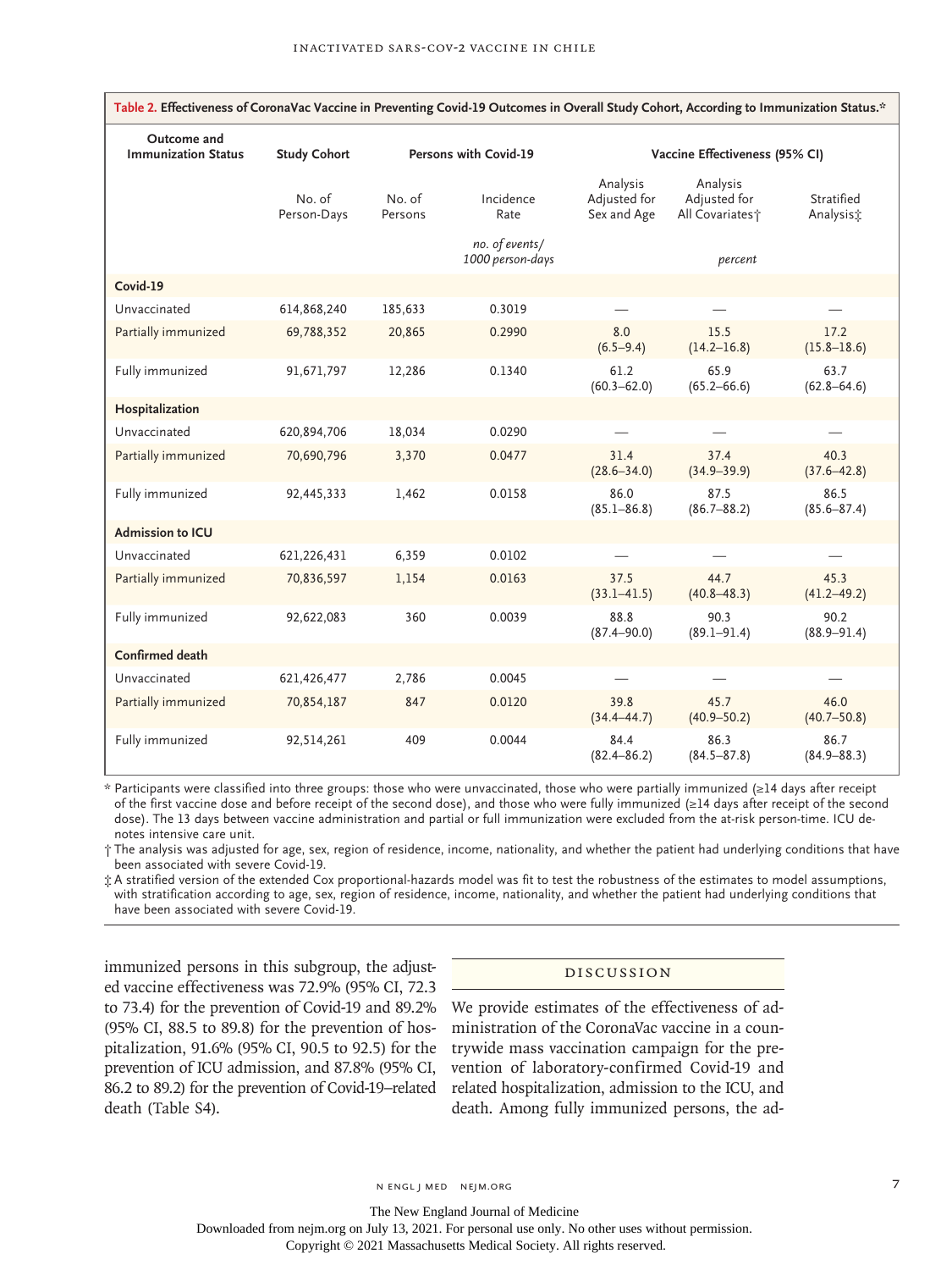| Outcome and<br><b>Immunization Status</b> | Subgroup Cohort       | Persons with Covid-19 | Vaccine Effectiveness (95% CI)     |                                         |                                             |                                     |
|-------------------------------------------|-----------------------|-----------------------|------------------------------------|-----------------------------------------|---------------------------------------------|-------------------------------------|
|                                           | No. of<br>Person-Days | No. of<br>Persons     | Incidence<br>Rate                  | Analysis<br>Adjusted for<br>Sex and Age | Analysis<br>Adjusted for<br>All Covariates* | Stratified<br>Analysis <sup>+</sup> |
|                                           |                       |                       | no. of events/<br>1000 person-days |                                         | percent                                     |                                     |
| Covid-19                                  |                       |                       |                                    |                                         |                                             |                                     |
| Unvaccinated                              | 75,707,905            | 15,597                | 0.2060                             |                                         |                                             |                                     |
| Partially immunized                       | 35,675,604            | 8,333                 | 0.2336                             | 3.9<br>$(0.9 - 6.8)$                    | 9.7<br>$(6.9 - 12.4)$                       | 12.7<br>$(9.8 - 15.5)$              |
| Fully immunized                           | 66,563,272            | 7,510                 | 0.1128                             | 63.4<br>$(62.0 - 64.6)$                 | 66.6<br>$(65.4 - 67.8)$                     | 67.2<br>$(66.0 - 68.4)$             |
| Hospitalization                           |                       |                       |                                    |                                         |                                             |                                     |
| Unvaccinated                              | 76,047,640            | 5,304                 | 0.0697                             |                                         |                                             |                                     |
| Partially immunized                       | 35,961,593            | 2,168                 | 0.0603                             | 29.2<br>$(25.1 - 33.1)$                 | 35.0<br>$(31.3 - 38.6)$                     | 38.6<br>$(34.8 - 42.2)$             |
| Fully immunized                           | 66,986,859            | 1,344                 | 0.0201                             | 83.4<br>$(82.2 - 84.5)$                 | 85.3<br>$(84.3 - 86.3)$                     | 85.4<br>$(84.3 - 86.4)$             |
| <b>Admission to ICU</b>                   |                       |                       |                                    |                                         |                                             |                                     |
| Unvaccinated                              | 76,194,648            | 1,811                 | 0.0238                             |                                         |                                             |                                     |
| Partially immunized                       | 36,062,081            | 672                   | 0.0186                             | 38.2<br>$(31.9 - 44.0)$                 | 44.5<br>$(38.7 - 49.7)$                     | 47.0<br>$(41.2 - 52.2)$             |
| Fully immunized                           | 67,051,769            | 331                   | 0.0049                             | 87.5<br>$(85.7 - 89.0)$                 | 89.2<br>$(87.6 - 90.6)$                     | 89.3<br>$(87.8 - 90.7)$             |
| <b>Confirmed death</b>                    |                       |                       |                                    |                                         |                                             |                                     |
| Unvaccinated                              | 76,169,386            | 1,999                 | 0.0262                             |                                         |                                             |                                     |
| Partially immunized                       | 36,053,806            | 768                   | 0.0213                             | 39.7<br>$(33.8 - 45.1)$                 | 45.8<br>$(40.4 - 50.7)$                     | 46.1<br>$(40.5 - 51.2)$             |
| Fully immunized                           | 67,045,620            | 402                   | 0.0060                             | 84.4<br>$(82.3 - 86.2)$                 | 86.5<br>$(84.6 - 88.1)$                     | 86.8<br>$(85.0 - 88.4)$             |

**Table 3. Effectiveness of CoronaVac Vaccine in Preventing Covid-19 Outcomes among Cohort Participants 60 Years of Age or Older, According to Immunization Status.**

\* The analysis was adjusted for age, sex, region of residence, income, nationality, and whether the patient had underlying conditions that have been associated with severe Covid-19.

† A stratified version of the extended Cox proportional-hazards model was fit to test the robustness of the estimates to model assumptions, with stratification according to sex, age, coexisting conditions, nationality, and income.

justed vaccine effectiveness was 65.9% for Covid-19 and 87.5% for hospitalization, 90.3% for ICU admission, and 86.3% for death. The vaccine-effectiveness results were maintained in both age-subgroup analyses, notably among persons 60 years of age or older, independent of variation in testing and independent of various factors regarding vaccine introduction in Chile.

The vaccine-effectiveness results in our study are similar to estimates that have been reported in Brazil for the prevention of Covid-19 (50.7%; 95% CI, 35.6 to 62.2), including estimates of cases that resulted in medical treatment (83.7%; 95% CI, 58.0 to 93.7) and estimates of a composite end point of hospitalized, severe, or fatal cases (100%; 95% CI, 56.4 to  $100$ ).<sup>27</sup> The large confidence intervals for the trial in Brazil reflect the relatively small sample (9823 participants) and the few cases detected (35 cases that led to medical treatment and 10 that were severe). However, our estimates are lower than the vaccine effectiveness recently reported in Turkey (83.5%; 95% CI, 65.4 to 92.1), $27,28$  possibly owing to the small sample in that phase 3 clinical trial (10,029 partici-

The New England Journal of Medicine Downloaded from nejm.org on July 13, 2021. For personal use only. No other uses without permission.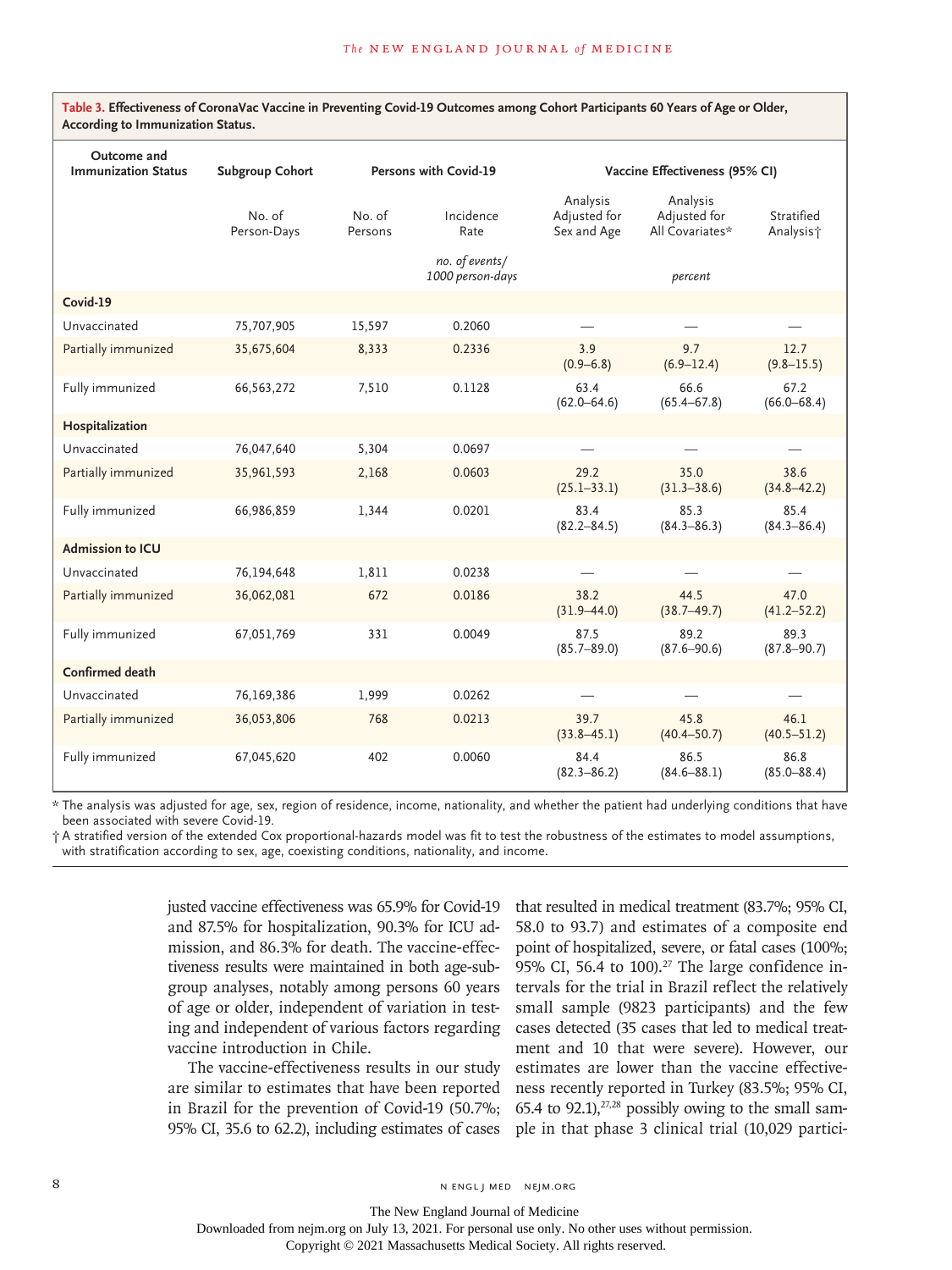pants in the per-protocol analysis), differences in local transmission dynamics, and the predominance of older adults among the fully or partially immunized participants in our study. Overall, our results suggest that the CoronaVac vaccine had high effectiveness against severe disease, hospitalizations, and death, findings that underscore the potential of this vaccine to save lives and substantially reduce demands on the health care system.

Our study has at least three main strengths. First, we used a rich administrative health care data set, combining data from an integrated vaccination system for the total population and from the Ministry of Health FONASA, which covers approximately 80% of the Chilean population. These data include information on laboratory tests, hospitalization, mortality, onset of symptoms, and clinical history in order to identify risk factors for severe disease. Information on region of residence also allowed us to control for differences in incidence across the country. We adjusted for income and nationality, which correlate with socioeconomic status in Chile and are thus considered to be social determinants of health. The large population sample allowed us to estimate vaccine effectiveness both for one dose and for the complete two-dose vaccination schedule. It also allowed for a subgroup analysis involving adults 60 years of age or older, a subgroup that is at higher risk for severe disease<sup>3</sup> and that is underrepresented in clinical trials. Second, data were collected during a rapid vaccination campaign with high uptake and during a period with one of the highest community transmission rates of the pandemic, which allowed for a relatively short follow-up period and for estimation of the prevention of at least four essential outcomes: Covid-19 cases and related hospitalization, ICU admission, and death. Finally, Chile has the highest testing rates for Covid-19 in Latin America, universal health care access, and a standardized, public reporting system for vital statistics, which limited the number of undetected or unascertained cases and deaths.14

Our study has several limitations. First, as an observational study, it is subject to confounding. To account for known confounders, we adjusted the analyses for relevant variables that could affect vaccine effectiveness, such as age, sex, underlying medical conditions, region of residence, and nationality. The risk of misclassification bias that would be due to the time-dependent performance of the SARS-CoV-2 RT-PCR assay is relatively low, because the median time from symptom onset to testing in Chile is approximately 4 days (98.1% of the tests were RT-PCR assays). In this 4-day period, the sensitivity and specificity of the molecular diagnosis of Covid-19 are high.<sup>38</sup> However, there may be a risk of selection bias. Systematic differences between the vaccinated and unvaccinated groups, such as health-seeking behavior or risk aversion, may affect the probability of exposure to the vaccine and the risk of Covid-19 and related outcomes.<sup>39,40</sup> However, we cannot be sure about the direction of the effect. Persons may be hesitant to get the vaccine for various reasons, including fear of side effects, lack of trust in the government or pharmaceutical companies, or an opinion that they do not need it, and they may be more or less risk-averse. Vaccinated persons may compensate by increasing their risky behavior (Peltzman effect).<sup>40</sup> We addressed potential differences in health care access by restricting the analysis to persons who had undergone diagnostic testing, and we found results that were consistent with those of our main analysis.

Second, owing to the relatively short followup in this study, late outcomes may not have yet developed in persons who were infected near the end of the study, because the time from symptom onset to hospitalization or death can vary substantially.3,15 Therefore, effectiveness estimates regarding severe disease and death, in particular, should be interpreted with caution. Third, during the study period, ICUs in Chile were operating at 93.5% of their capacity on average (65.7% of the patients had Covid-19).<sup>32</sup> If fewer persons were hospitalized than would be under regular ICU operation, our effectiveness estimates for protection against ICU admission might be biased downward, and our effectiveness estimates for protection against death might be biased upward (e.g., if patients received care at a level lower than would usually be received during regular health system operation).

Fourth, although the national genomic surveillance for SARS-CoV-2 in Chile has reported the circulation of at least two viral lineages considered to be variants of concern, P.1 and B.1.1.7 (or the gamma and alpha variants, respectively),41 we lack representative data to estimate their effect on vaccine effectiveness (Table S2). Results from a test-negative design study of the effectiveness of the CoronaVac vaccine in health care work-

n engl j med nejm.org 9

The New England Journal of Medicine

Downloaded from nejm.org on July 13, 2021. For personal use only. No other uses without permission.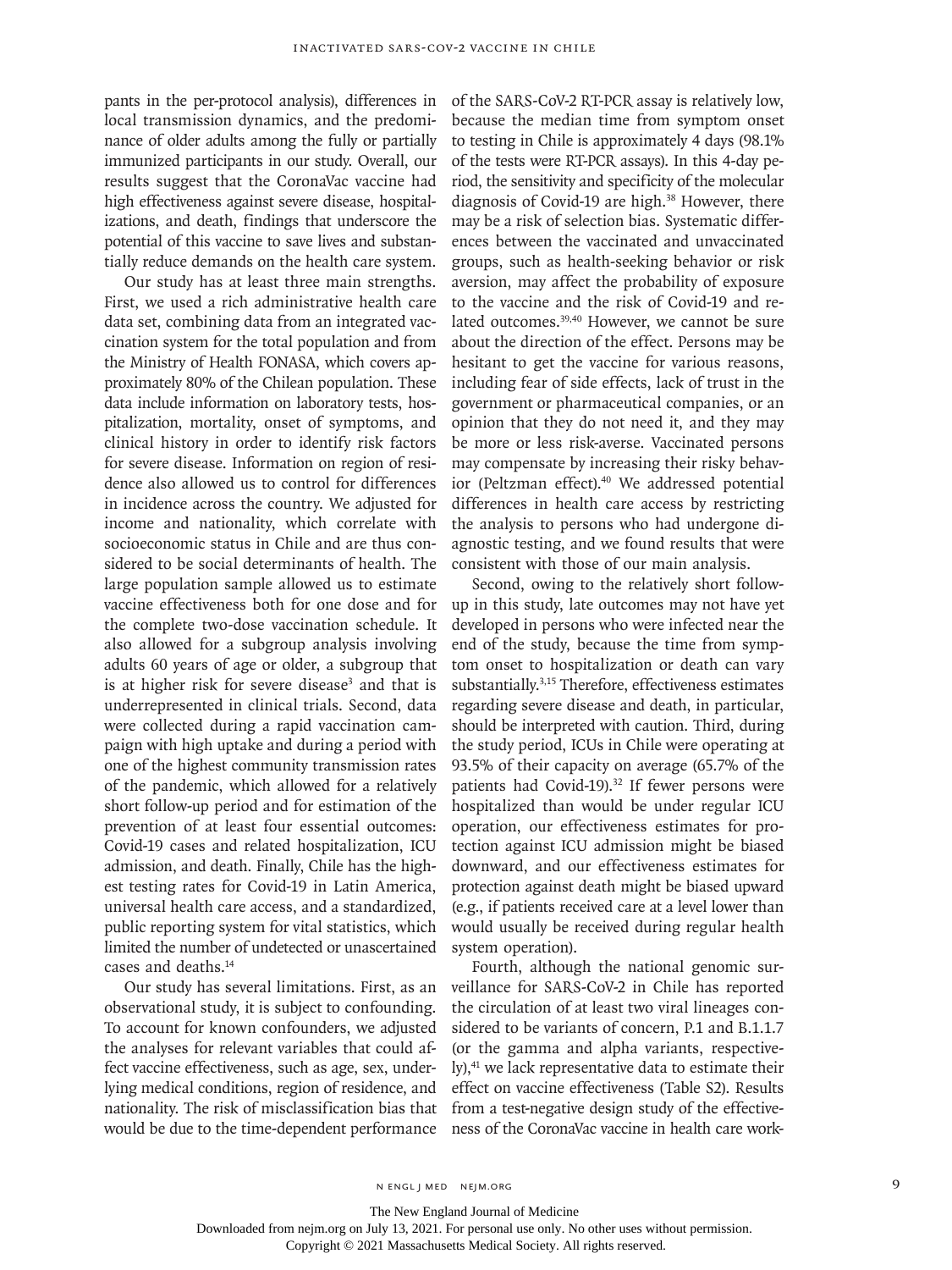ers in Manaus, Brazil, where the gamma variant is now predominant, showed that the efficacy of at least one dose of the vaccine against Covid-19 was 49.6% (95% CI, 11.3 to 71.4).<sup>30</sup> Although the vaccine-effectiveness estimates in Brazil are not directly comparable with our estimates owing to differences in the target population, the vaccination schedule (a window of 14 to 28 days between doses is recommended in Brazil<sup>42</sup>), and immunization status, they highlight the importance of continued vaccine-effectiveness monitoring.

Overall, our study results suggest that the CoronaVac vaccine was highly effective in protecting against severe disease and death, findings that are consistent with the results of phase 2 trials<sup>23,24</sup> and with preliminary efficacy data.<sup>27,28</sup>

The research protocol was approved by the Comité Ético Científico Clínica Alemana Universidad del Desarrollo. The study was considered exempt from informed consent; no human health risks were identified. Research analysts are employees of the Chilean Ministry of Health; our use of data follows Chilean law 19.628 on private data protection.

Presented in part at the World Health Organization (WHO) Strategic Advisory Group of Experts on Immunization (SAGE) meeting on coronavirus disease 2019 (Covid-19) vaccines, April 29, 2021, and the WHO Vaccines Prioritization Working Group, April 21, 2021.

Supported by grants from the Agencia Nacional de Investigación y Desarrollo (ANID) Millennium Science Initiative Program, Millennium Nucleus Center for the Discovery of Structures in Complex Data (MIDAS) (NCN17\_059, to Dr. Jara), and Millennium Initiative for Collaborative Research in Bacterial Resistance (MICROB-R) (NCN17\_081, to Drs. Undurraga and Araos); the Advanced Center for Chronic Diseases, ANID Fondo de Financiamiento de Centros de Investigación en Áreas Prioritarias (FONDAP) (15130011, to Dr. Araos); and the Research Center for Integrated Disaster Risk Management ANID FONDAP (15110017, to Dr. Undurraga).

Disclosure forms provided by the authors are available with the full text of this article at NEJM.org.

Owing to data privacy regulations, the individual-level data in this study cannot be shared (Law N19.628). Aggregate data on vaccination and incidence are publicly available at [https://github](https://github.com/MinCiencia/Datos-COVID19/) [.com/MinCiencia/Datos-COVID19/.](https://github.com/MinCiencia/Datos-COVID19/)

We thank the attendees of the WHO meeting and working group for suggestions and comments; Drs. Ira Longini (University of Florida), Daniel Cohen (Tel Aviv University), Richard Peto (University of Oxford), Elizabeth Miller (Public Health England), and Myron M. Levine (University of Maryland); Drs. Catterina Ferreccio (Pontificia Universidad Católica de Chile), Ximena Aguilera (Universidad del Desarrollo), Maria T. Valenzuela (Universidad de Los Andes), Pablo Vial (Universidad del Desarrollo), Gonzalo Valdivia (Pontificia Universidad Católica de Chile), Fernando Otaiza (Ministerio de Salud), and Alvaro Erazo (Pontificia Universidad Católica de Chile), from the Chilean Covid-19 Advisory Group, for advice on the study design and interpretation of results; and Drs. José R. Zubizarreta (Harvard University) and Erika M.C. D'Agata (Brown University) for thoughtful suggestions.

#### **References**

**1.** Dong E, Du H, Gardner L. An interactive Web-based dashboard to track COVID-19 in real time. Lancet Infect Dis 2020;20:533-4.

**2.** Wiersinga WJ, Rhodes A, Cheng AC, Peacock SJ, Prescott HC. Pathophysiology, transmission, diagnosis, and treatment of coronavirus disease 2019 (COVID-19): a review. JAMA 2020;324:782-93.

**3.** Verity R, Okell LC, Dorigatti I, et al. Estimates of the severity of coronavirus disease 2019: a model-based analysis. Lancet Infect Dis 2020;20:669-77.

**4.** Guan W-J, Ni Z-Y, Hu Y, et al. Clinical characteristics of coronavirus disease 2019 in China. N Engl J Med 2020;382:1708-20. **5.** Li Y, Campbell H, Kulkarni D, et al. The temporal association of introducing and lifting non-pharmaceutical interventions with the time-varying reproduction number (R) of SARS-CoV-2: a modelling study across 131 countries. Lancet Infect Dis 2021;21:193-202.

**6.** Walker PGT, Whittaker C, Watson OJ, et al. The impact of COVID-19 and strategies for mitigation and suppression in lowand middle-income countries. Science 2020;369:413-22.

**7.** Ledford H, Cyranoski D, Van Noorden R. The UK has approved a COVID vaccine — here's what scientists now want to know. Nature 2020;588:205-6.

**8.** Polack FP, Thomas SJ, Kitchin N, et al.

Safety and efficacy of the BNT162b2 mRNA Covid-19 vaccine. N Engl J Med 2020;383:2603-15.

**9.** Voysey M, Clemens SAC, Madhi SA, et al. Safety and efficacy of the ChAdOx1 nCoV-19 vaccine (AZD1222) against SARS-CoV-2: an interim analysis of four randomised controlled trials in Brazil, South Africa, and the UK. Lancet 2021;397:99- 111.

**10.** Baden LR, El Sahly HM, Essink B, et al. Efficacy and safety of the mRNA-1273 SARS-CoV-2 vaccine. N Engl J Med 2021; 384:403-16.

**11.** Logunov DY, Dolzhikova IV, Shcheblyakov DV, et al. Safety and efficacy of an rAd26 and rAd5 vector-based heterologous prime-boost COVID-19 vaccine: an interim analysis of a randomised controlled phase 3 trial in Russia. Lancet 2021;397: 671-81.

**12.** Tanne JH. Covid-19: FDA panel votes to approve Pfizer BioNTech vaccine. BMJ 2020;371:m4799.

**13.** Zimmer C, Corum J, Wee S-L. Coronavirus vaccine tracker. New York Times, June 10, 2021 ([https://www.nytimes.com/](https://www.nytimes.com/interactive/2020/science/coronavirus-vaccine-tracker.html) [interactive/2020/science/coronavirus](https://www.nytimes.com/interactive/2020/science/coronavirus-vaccine-tracker.html) [-vaccine-tracker.html\)](https://www.nytimes.com/interactive/2020/science/coronavirus-vaccine-tracker.html).

**14.** Our World in Data. Coronavirus pandemic (COVID-19). 2021 ([https://ourworld](https://ourworldindata.org/coronavirus) [indata.org/coronavirus\)](https://ourworldindata.org/coronavirus).

**15.** Dagan N, Barda N, Kepten E, et al.

BNT162b2 mRNA Covid-19 vaccine in a nationwide mass vaccination setting. N Engl J Med 2021;384:1412-23.

**16.** Vasileiou E, Simpson CR, Robertson C, et al. Effectiveness of first dose of COVID-19 vaccines against hospital admissions in Scotland: national prospective cohort study of 5.4 million people. February 19, 2021 [\(https://papers.ssrn.com/](https://papers.ssrn.com/sol3/papers.cfm?abstract_id=3789264) [sol3/papers.cfm?abstract\\_id=3789264](https://papers.ssrn.com/sol3/papers.cfm?abstract_id=3789264)). preprint.

**17.** Thompson MG, Burgess JL, Naleway AL, et al. Interim estimates of vaccine effectiveness of BNT162b2 and mRNA-1273 COVID-19 vaccines in preventing SARS-CoV-2 infection among health care personnel, first responders, and other essential and frontline workers — eight U.S. locations, December 2020–March 2021. MMWR Morb Mortal Wkly Rep 2021;70: 495-500.

**18.** Daniel W, Nivet M, Warner J, Podolsky DK. Early evidence of the effect of SARS-CoV-2 vaccine at one medical center. N Engl J Med 2021;384:1962-3.

**19.** Britton A, Jacobs Slifka KM, Edens C, et al. Effectiveness of the Pfizer-BioN-Tech COVID-19 vaccine among residents of two skilled nursing facilities experiencing COVID-19 outbreaks — Connecticut, December 2020–February 2021. MMWR Morb Mortal Wkly Rep 2021;70: 396-401.

10 N ENGL J MED NEJM.ORG

The New England Journal of Medicine

Downloaded from nejm.org on July 13, 2021. For personal use only. No other uses without permission.